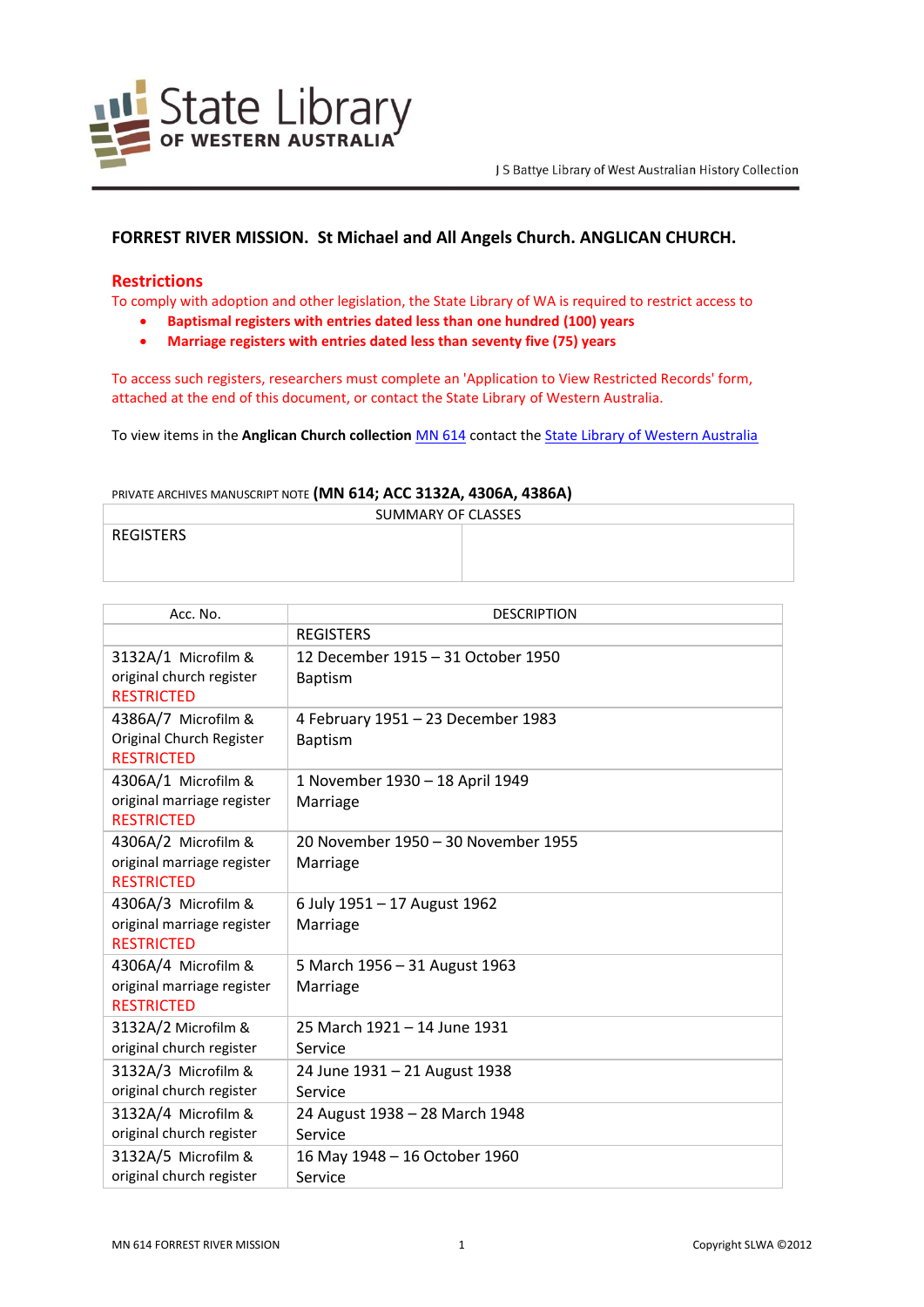

J S Battye Library of West Australian History Collection

Holdings = 20 cm

## *Copyright Restrictions*

*The Commonwealth Copyright Act 1968 regulates copying of unpublished material. It is the user's legal obligation to determine and satisfy copyright.*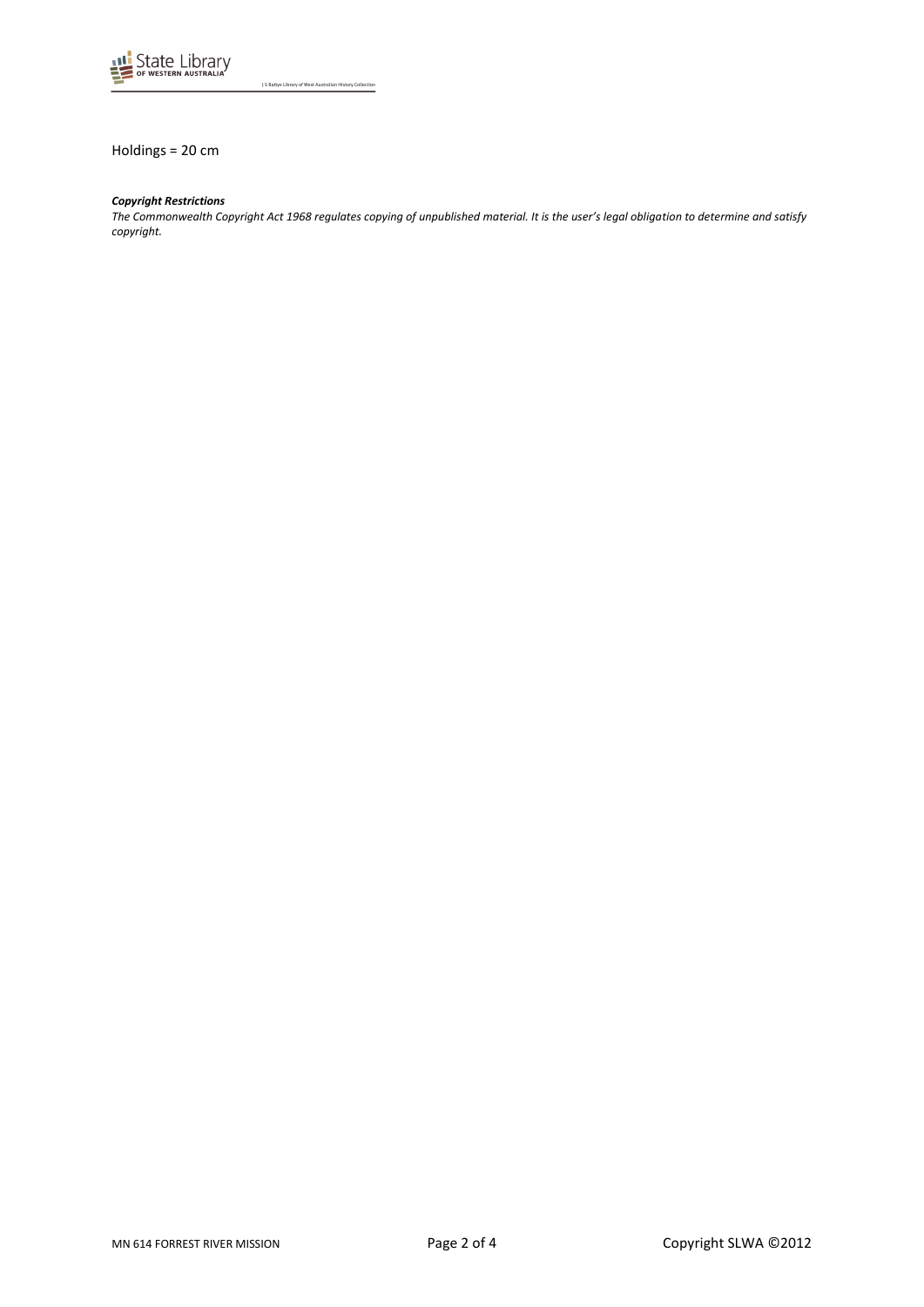

J S Battye Library of West Australian History Collection

#### **STATE LIBRARY OF WESTERN AUSTRALIA – PRIVATE ARCHIVES**

## **APPLICATION TO VIEW RESTRICTED BAPTISMAL RECORD**

#### **SUBMIT TO PRIVATE ARCHIVES STAFF**

| DETAILS OF BAPTISMAL RECORD TO BE RETRIEVED               |    |            |
|-----------------------------------------------------------|----|------------|
| MN / ACCESSION NUMBER                                     | MN | <b>ACC</b> |
| DENOMINATION & PARISH NAME (E.G.<br>ANGLICAN, ST. JOHN'S) |    |            |
| NAME ON BAPTISMAL CERTIFICATE                             |    |            |
| DATE OF BAPTISM                                           |    |            |
| DATE ITEM REQUIRED                                        |    |            |

| DETAILS OF APPLICANT REQUIRING ACCESS TO RESTRICTED BAPTISMAL RECORD |  |
|----------------------------------------------------------------------|--|
| RESEARCHER'S TICKET NUMBER                                           |  |
| APPLICANT'S NAME                                                     |  |
| <b>APPLICANT'S ADDRESS</b>                                           |  |
| <b>TELEPHONE NUMBER</b>                                              |  |
| E-MAIL                                                               |  |

| <b>PRIVATE ARCHIVES STAFF USE ONLY</b> |                               |
|----------------------------------------|-------------------------------|
| COPY CERTIFICATE CREATED BY            | (PA STAFF MEMBER NAME & DATE) |
| APPLICANT NOTIFIED                     | (DATE)                        |
| REGISTER RETURNED TO STACK             | (DATE)                        |